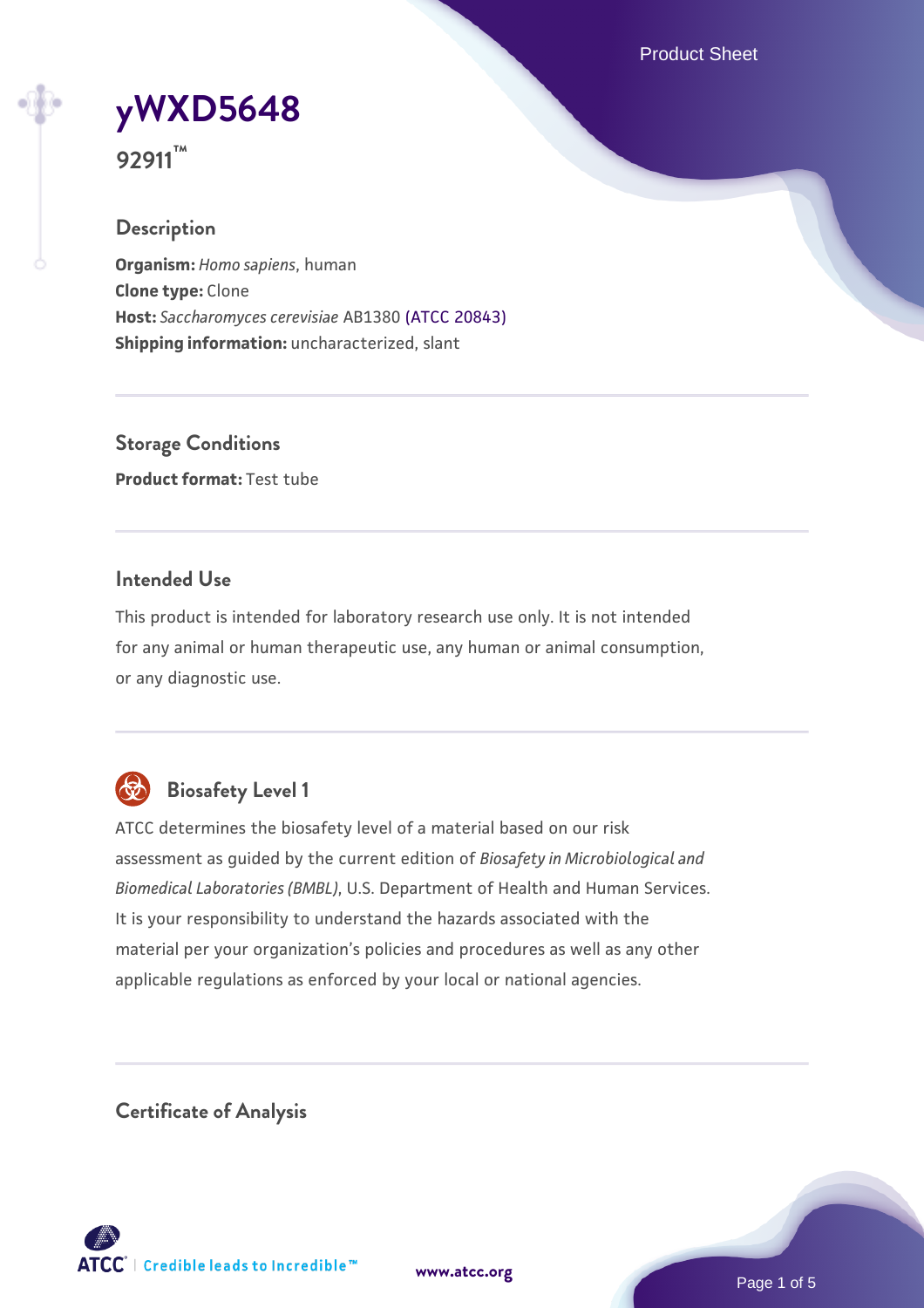# **[yWXD5648](https://www.atcc.org/products/92911)** Product Sheet **92911**

For batch-specific test results, refer to the applicable certificate of analysis that can be found at www.atcc.org.

#### **Insert Information**

**Type of DNA:** genomic **Genome:** Homo sapiens **Chromosome:** X X pter-q27.3 **Gene name:** DNA Segment, single copy **Gene product:** DNA Segment, single copy [DXS4596] **Gene symbol:** DXS4596 **Contains complete coding sequence:** Unknown **Insert end:** EcoRI

#### **Vector Information**

**Intact vector size:** 11.454 **Vector name:** pYAC4 **Type of vector:** YAC **Host range:** *Saccharomyces cerevisiae*; *Escherichia coli* **Vector information:** other: telomere, 3548-4235 other: telomere, 6012-6699 Cross references: DNA Seq. Acc.: U01086 **Cloning sites:** EcoRI **Markers:** SUP4; HIS3; ampR; URA3; TRP1 **Replicon:** pMB1, 7186-7186; ARS1, 9632-10376

#### **Growth Conditions**

**Medium:**  [ATCC Medium 1245: YEPD](https://www.atcc.org/-/media/product-assets/documents/microbial-media-formulations/1/2/4/5/atcc-medium-1245.pdf?rev=705ca55d1b6f490a808a965d5c072196)



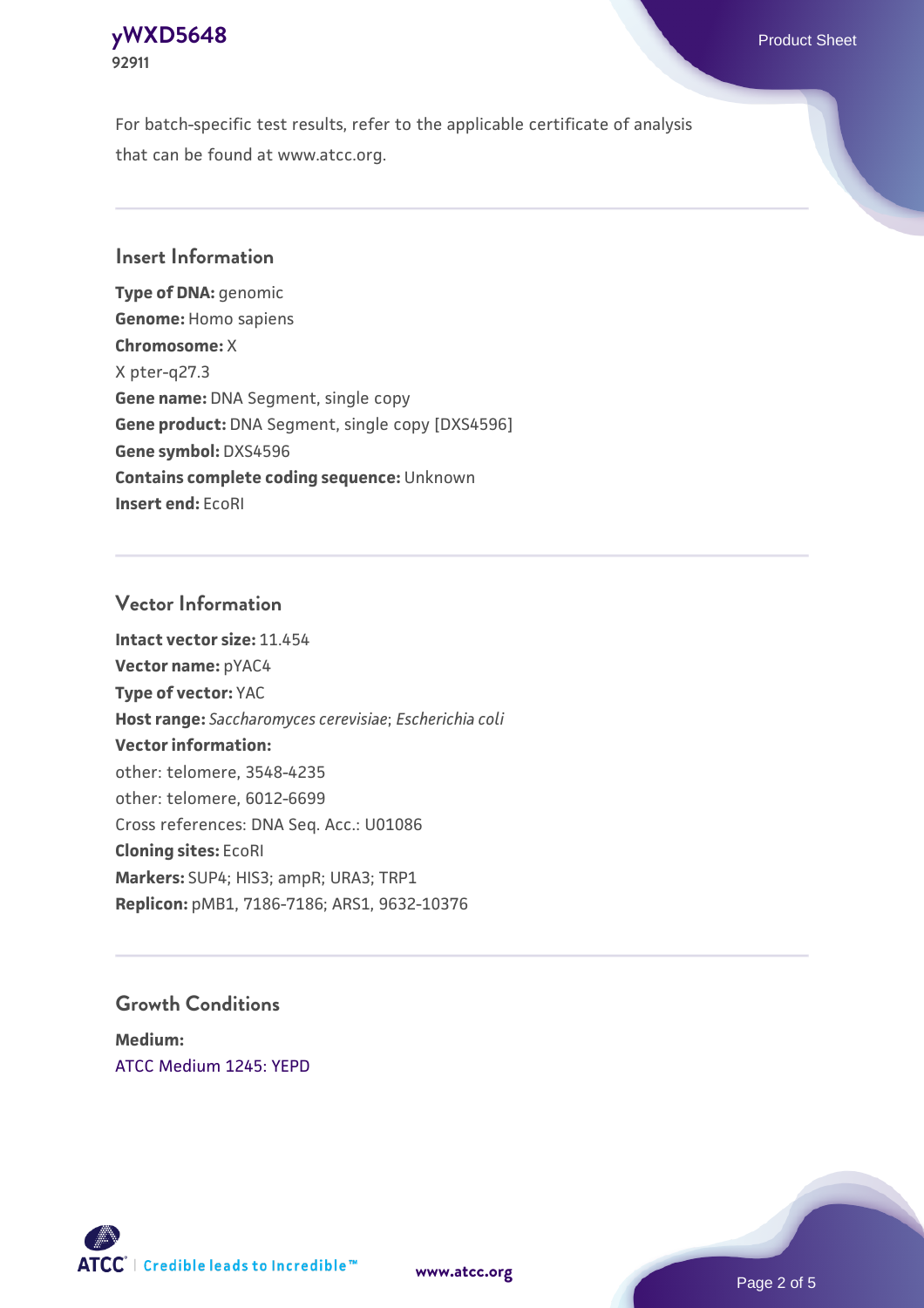**[yWXD5648](https://www.atcc.org/products/92911)** Product Sheet **92911**

**Temperature:** 30°C

#### **Notes**

More information may be available from ATCC (http://www.atcc.org or 703- 365-2620).

### **Material Citation**

If use of this material results in a scientific publication, please cite the material in the following manner: yWXD5648 (ATCC 92911)

#### **References**

References and other information relating to this material are available at www.atcc.org.

#### **Warranty**

The product is provided 'AS IS' and the viability of ATCC® products is warranted for 30 days from the date of shipment, provided that the customer has stored and handled the product according to the information included on the product information sheet, website, and Certificate of Analysis. For living cultures, ATCC lists the media formulation and reagents that have been found to be effective for the product. While other unspecified media and reagents may also produce satisfactory results, a change in the ATCC and/or depositor-recommended protocols may affect the recovery, growth, and/or function of the product. If an alternative medium formulation or reagent is used, the ATCC warranty for viability is no longer valid. Except as expressly set forth herein, no other warranties of any kind are

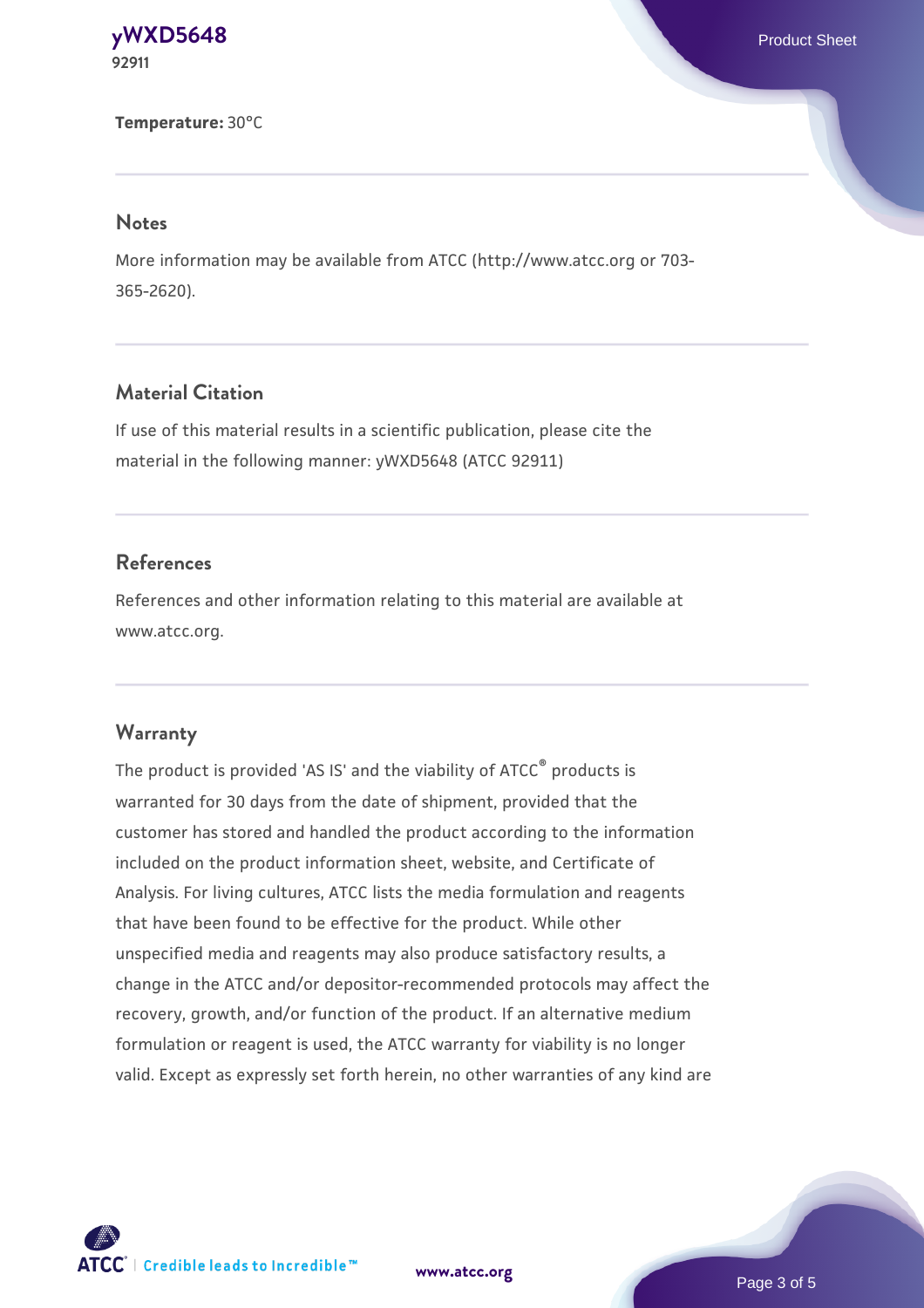

provided, express or implied, including, but not limited to, any implied warranties of merchantability, fitness for a particular purpose, manufacture according to cGMP standards, typicality, safety, accuracy, and/or noninfringement.

#### **Disclaimers**

This product is intended for laboratory research use only. It is not intended for any animal or human therapeutic use, any human or animal consumption, or any diagnostic use. Any proposed commercial use is prohibited without a license from ATCC.

While ATCC uses reasonable efforts to include accurate and up-to-date information on this product sheet, ATCC makes no warranties or representations as to its accuracy. Citations from scientific literature and patents are provided for informational purposes only. ATCC does not warrant that such information has been confirmed to be accurate or complete and the customer bears the sole responsibility of confirming the accuracy and completeness of any such information.

This product is sent on the condition that the customer is responsible for and assumes all risk and responsibility in connection with the receipt, handling, storage, disposal, and use of the ATCC product including without limitation taking all appropriate safety and handling precautions to minimize health or environmental risk. As a condition of receiving the material, the customer agrees that any activity undertaken with the ATCC product and any progeny or modifications will be conducted in compliance with all applicable laws, regulations, and guidelines. This product is provided 'AS IS' with no representations or warranties whatsoever except as expressly set forth herein and in no event shall ATCC, its parents, subsidiaries, directors, officers, agents, employees, assigns, successors, and affiliates be liable for indirect, special, incidental, or consequential damages of any kind in connection with or arising out of the customer's use of the product. While reasonable effort is made to ensure authenticity and reliability of materials on deposit, ATCC is not liable for damages arising from the misidentification or misrepresentation of such materials.



**[www.atcc.org](http://www.atcc.org)**

Page 4 of 5